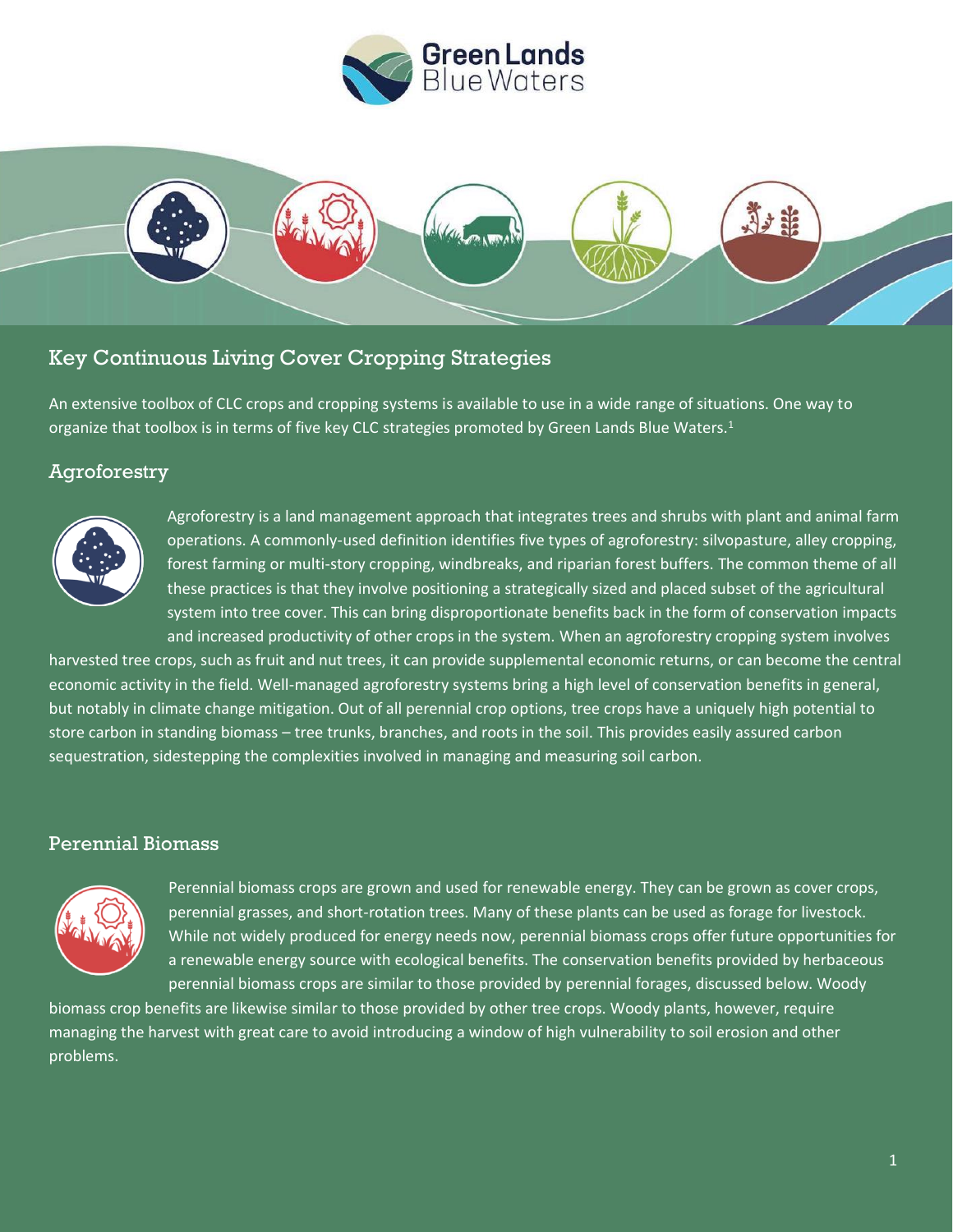## Perennial Forage



Perennial forage refers to land planted with perennial plants that feed livestock, including grasses, legumes like alfalfa and clover, and other herbaceous species. Carefully managed grazing or hay production can benefit the environment by improving soil health, reducing runoff and soil erosion, creating wildlife habitat, sequestering carbon, and conserving resources. One standout characteristic of well-managed perennial forage crops is the ability to produce extensive root systems that provide highly

assured benefits for soil health and water quality, and potential for substantial soil carbon sequestration. Well-managed rotational grazing of ruminants can benefit farmers by improving the quality and production from these systems.

#### Perennial Grains



Unlike annual grains, perennial grains are crops that are alive year-round and are productive for more than a year. They can have deeper root systems and longer growing seasons and therefore absorb and hold more rainwater and better capture nutrients – leading to less erosion and runoff of soil and nutrients into water supplies. Compared to annual crops, perennial grains may maintain and capture more carbon in soil, require smaller amounts of fertilizer and herbicide, and reduce or eliminate the

need for tillage. Perennial grain crop options are just beginning to emerge, with early-stage varieties of intermediate wheatgrass Kernza® (*Thinopyrum intermedium*) perennial grain in limited production in the Midwest and other parts of the U.S. More than half a dozen other perennial grain crops are under development around the world,<sup>2</sup> with researchers aiming to combine conservation benefits – traditionally only obtainable from perennial forages and tree crops together – with a level of productivity and food quality historically only available from annual grains. Perennial grains may be grown in a dual-purpose grain and forage system, providing management benefits and multiple revenue streams.

### Cover Crops, Winter Annual Crops, and Rotations



A variety of options exist for adding CLC to existing annual crop rotations when converting a field to permanent perennial cover is not possible. Cover crops are legumes, grasses, or other plants grown to maintain and improve a farm's natural resource base, as well as the broader surrounding ecosystem. While the cover crop role is most often filled by annual species, increasing attention is being placed on developing options for perennial cover crops, also known as mulch crops: short-stature perennials

that annual grain crops can be interplanted into each year. There are also promising harvestable winter-annual oilseed crops currently in development that can be grown in a double or relay cropping system. For example, field pennycress (*Thlaspi arvense*) and winter camelina (*Camelina sativa*) can provide the conservation benefits of traditional annual cover crops, but can also be harvested and sold as another crop in a farm's portfolio. Finally, perennial forages or perennial grains can be placed into rotation with annual grain crops, providing two or more years of perennial cover in the system. Well-managed rotational grazing of ruminants may prove to be helpful in managing these systems and provide another revenue stream.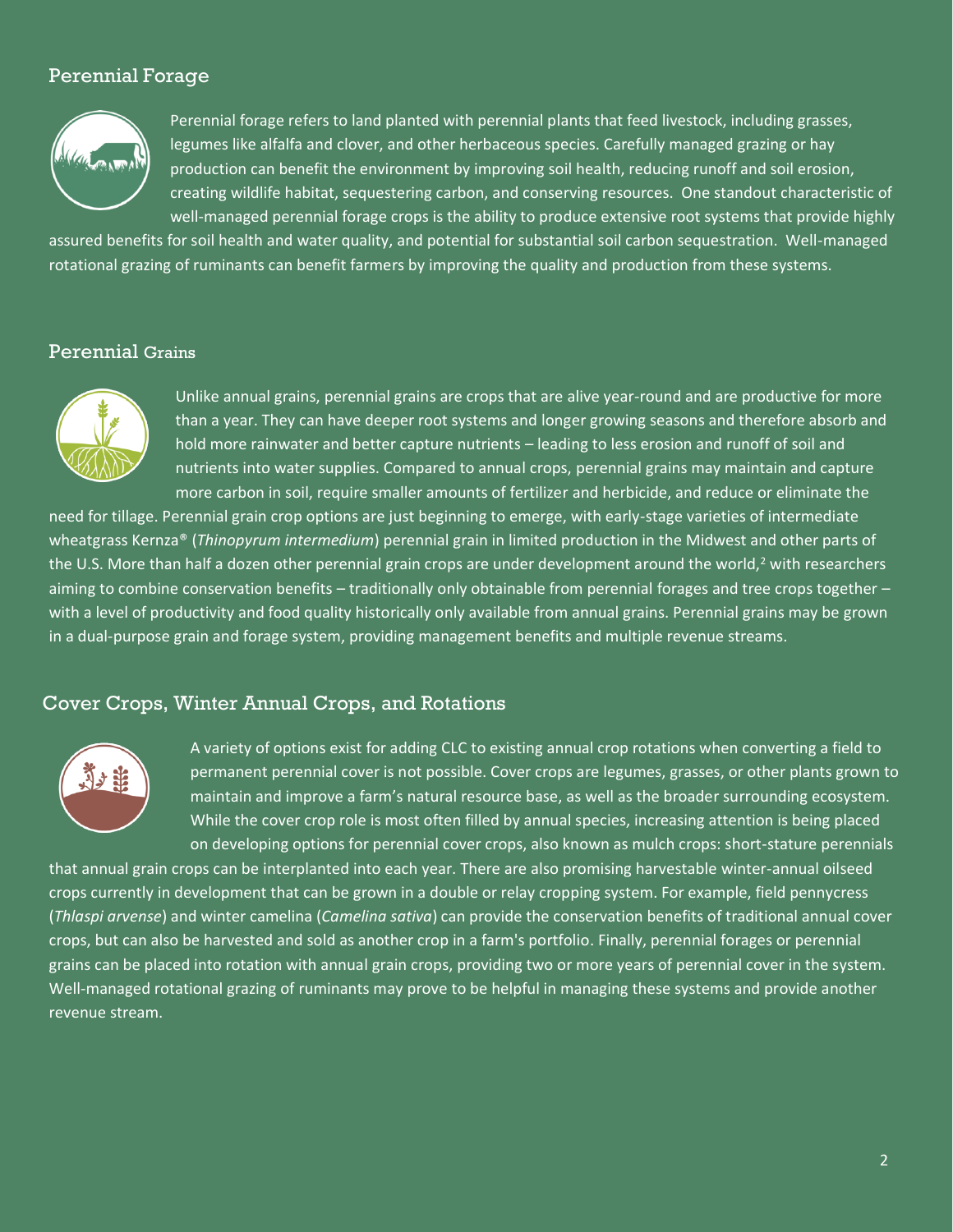## On-Farm Integration and Stacking of CLC Practices

On the farm, these strategies rarely operate in isolation. An integrated, whole-farm system is the goal. All of these strategies offer paths to get there and any individual farm often "stacks" several of these practices, arranging them in a mosaic structure or rotating them sequentially on the same piece of land to capture maximum benefits. These integration efforts are a key stimulus for innovation on the part of farmers and scientists. Definitions periodically need to expand to encompass these innovations. Prairie strips in the middle of fields, herbaceous perennial buffer practices at the edge of fields, and perennial cover crops are all examples of integration and stacking.

# Outcomes from CLC agriculture

#### Outcomes for soil

The starting point for resilient, healthy soils is addressing soil erosion – by first slowing and ultimately reversing it. Soil erosion reduction efforts in the U.S. have largely stagnated since  $1997<sup>3</sup>$  and most agricultural systems are still losing soil significantly faster than new soil is being formed. <sup>4</sup> Continuous living cover systems can deliver superior erosion reduction outcomes,<sup>5</sup> because they not only provide superior aboveground vegetative cover relative to conventional annual systems that leave crop residue on the soil surface, but also provide a greater abundance of living roots belowground. Benefits are enhanced when combined with reduced tillage such as strip-till or no-till. This is particularly relevant for fighting two erosion pathways of greatest concern for the Midwest: rill and ephemeral gully erosion.<sup>6</sup> Fields converted to perennial grassland or tree cover are at least 10 times



*Healthy Soil - Credit: Anne Queenan*

more likely to experience soil formation that exceeds the rate of soil erosion, 5 the true benchmark for long-term



*Gully erosion - Credit: Anne Queenan*

sustainability. CLC systems also deliver outstanding outcomes for soil health and soil quality, including traditional indicators like porosity, aggregate stability, and nutrient availability, as well as fostering a favorable environment for beneficial soil microorganisms and soil organic carbon content.<sup>7-9</sup> Recent research has underscored that the core idea behind CLC – diversity that works – is beneficial with respect to soil quality, finding that adding perennials and cover crops to annual crop rotations provides greater soil carbon benefits than adding the same amount of diversity in the form of additional summer annuals.10,11

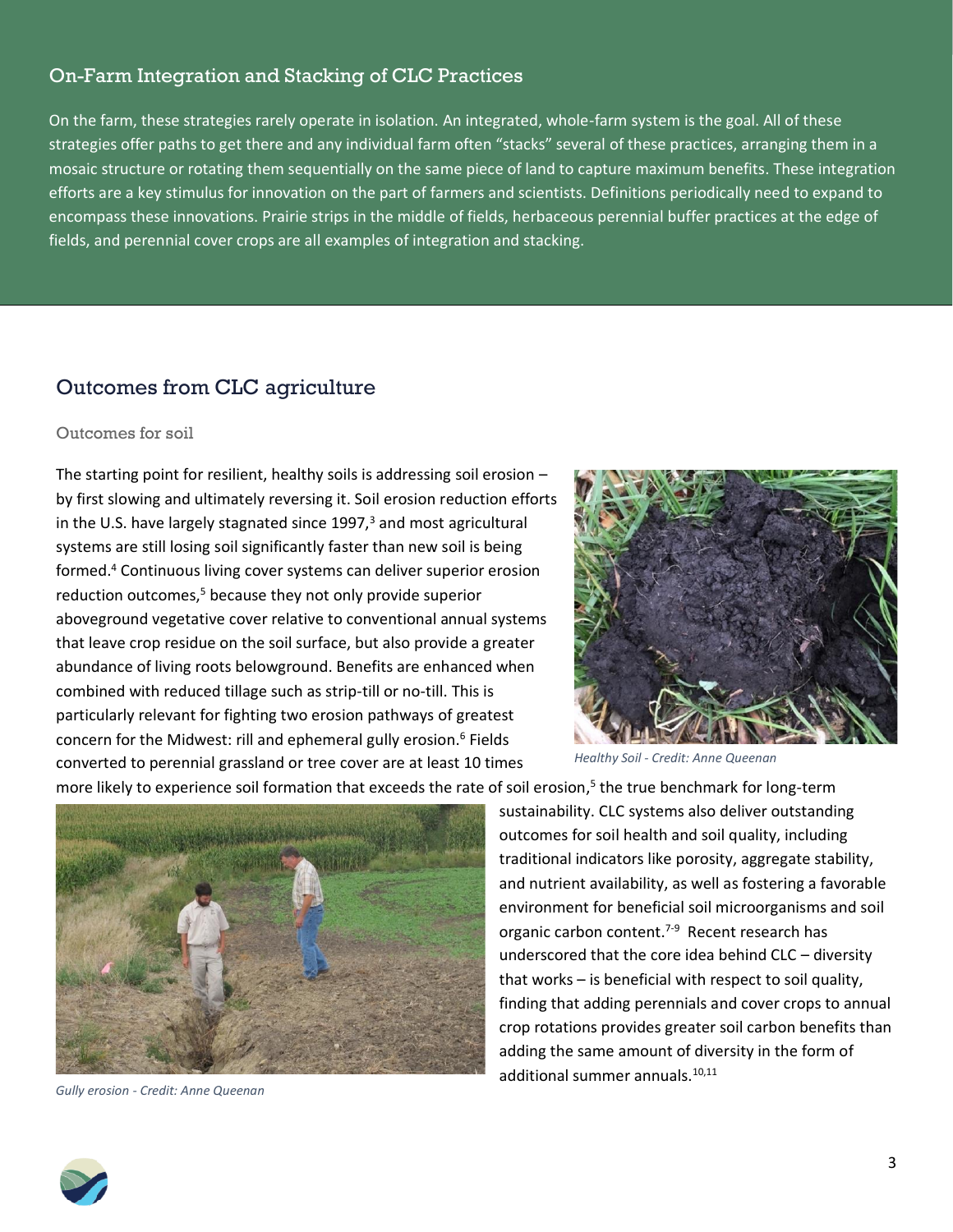#### Outcomes for water

Continuous living cover systems are arguably the paramount water quality intervention available in agriculture. Adding perennials or winter annuals to a cropping system can increase crop uptake of soluble nutrients like nitrogen, resulting in decreased leaching and contamination of groundwater.<sup>12-16</sup> Through decreasing the rate of surface runoff and soil erosion,<sup>5</sup> CLC systems also reduce sediment loading of surface waters, with associated soil-bound nutrients.<sup>17-19</sup> Meanwhile, increased infiltration and soil water storage result in better ability of agricultural land to buffer flooding events,20,21 which provides improved outcomes not only for rural and agricultural stakeholders, but for urban residents and everyone who has a stake in reducing flood damage to public infrastructure.



*Salem Creek, MN, filled with sediment - Credit: Erin Meier*



*St. Croix River, MN/WI - Credit: Anne Queenan*

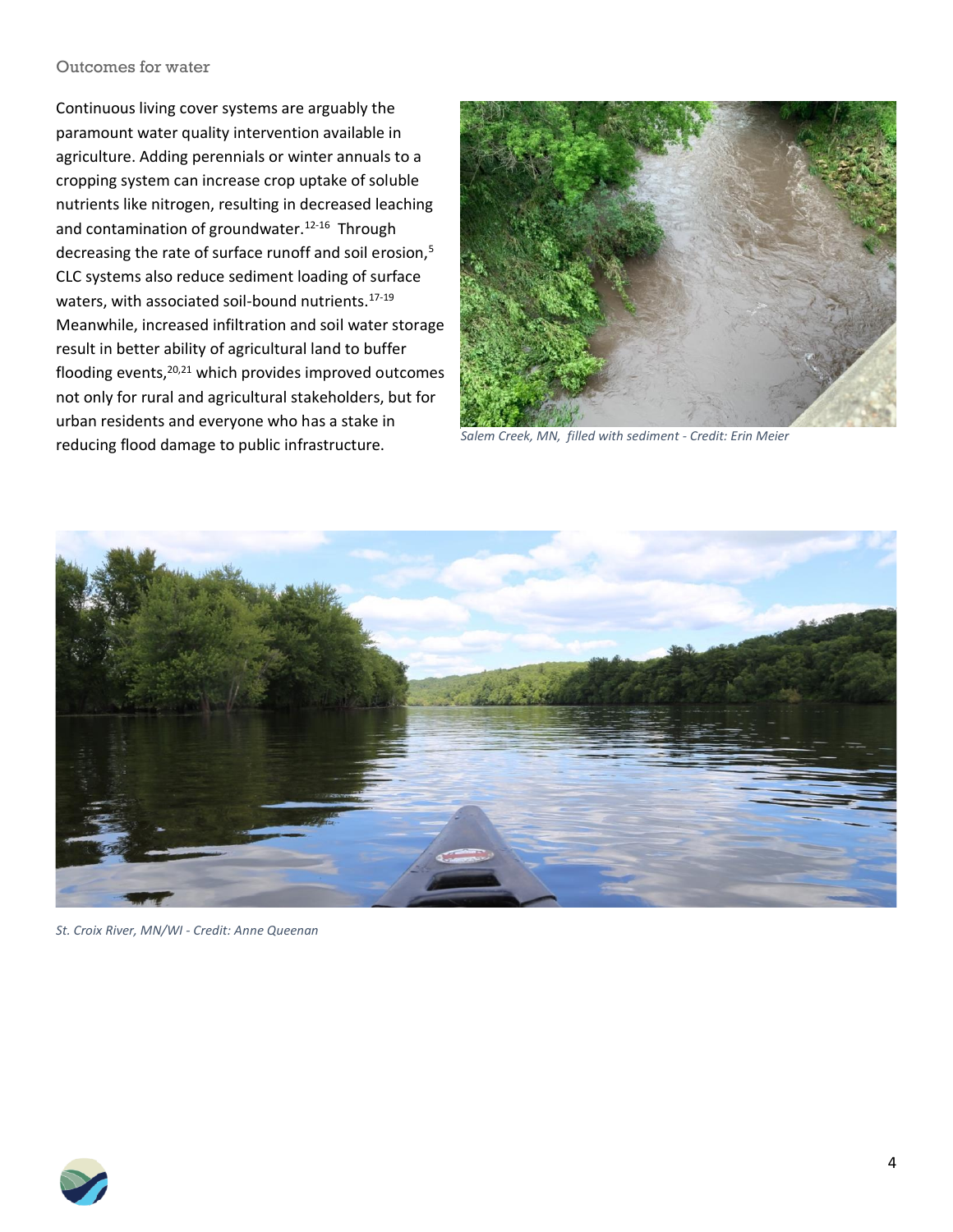

*Kernza Field , MN - Credit: Brad Gordon*

Where agriculture can contribute any carbon drawdown to the climate change mitigation effort, CLC crops maximize that potential. Agroforestry practices have the largest potential to sequester stable quantities of carbon aboveground in tree trunks and branches, with longevity of that stored carbon depending on management details<sup>22</sup>. Long-term perennial grassland cover can also sequester large amounts of carbon in the soil over time<sup>23-25</sup> and appropriately selected and managed perennial crops provide very extensive root biomass inputs.<sup>26</sup> While perennial grassland is one of the most promising avenues for carbon sequestration, there is unfortunately a high degree of

variability in exactly how much carbon can be stored in perennial grassland systems or how long that carbon may last, especially if perennial management changes.<sup>27-30</sup> Well-managed rotational grazing of perennial grasslands, for example, has been shown in some situations to be carbon neutral or negative.<sup>31-33</sup> Annual CLC practices provide much smaller carbon benefits.<sup>34,35</sup> Although the greatest attention has been focused on understanding carbon emissions and drawdown, CLC agriculture also might be a large leverage point in the form of reducing emissions of trace gases with

high global warming potential, particularly nitrous oxide  $(N_2O)$ . While the research in this area is very new, any cropping system, especially those such as perennial grasslands that are very effective at taking up nitrogen fertilizer and preventing excess leaching into soil or waterways, could result in lower  $N_2O$ emissions.33,36 CLC crops and practices offer a variety of opportunities for increasing nitrogen uptake and for biological nitrogen fixation in the field. 36-39 Additionally, CLC crops, especially perennials, often perform better in extreme weather events and can help farmers and communities adapt to climate variability.



*Perennial Grazing on Cates Family Farm, WI - Credit: Susie Theis*